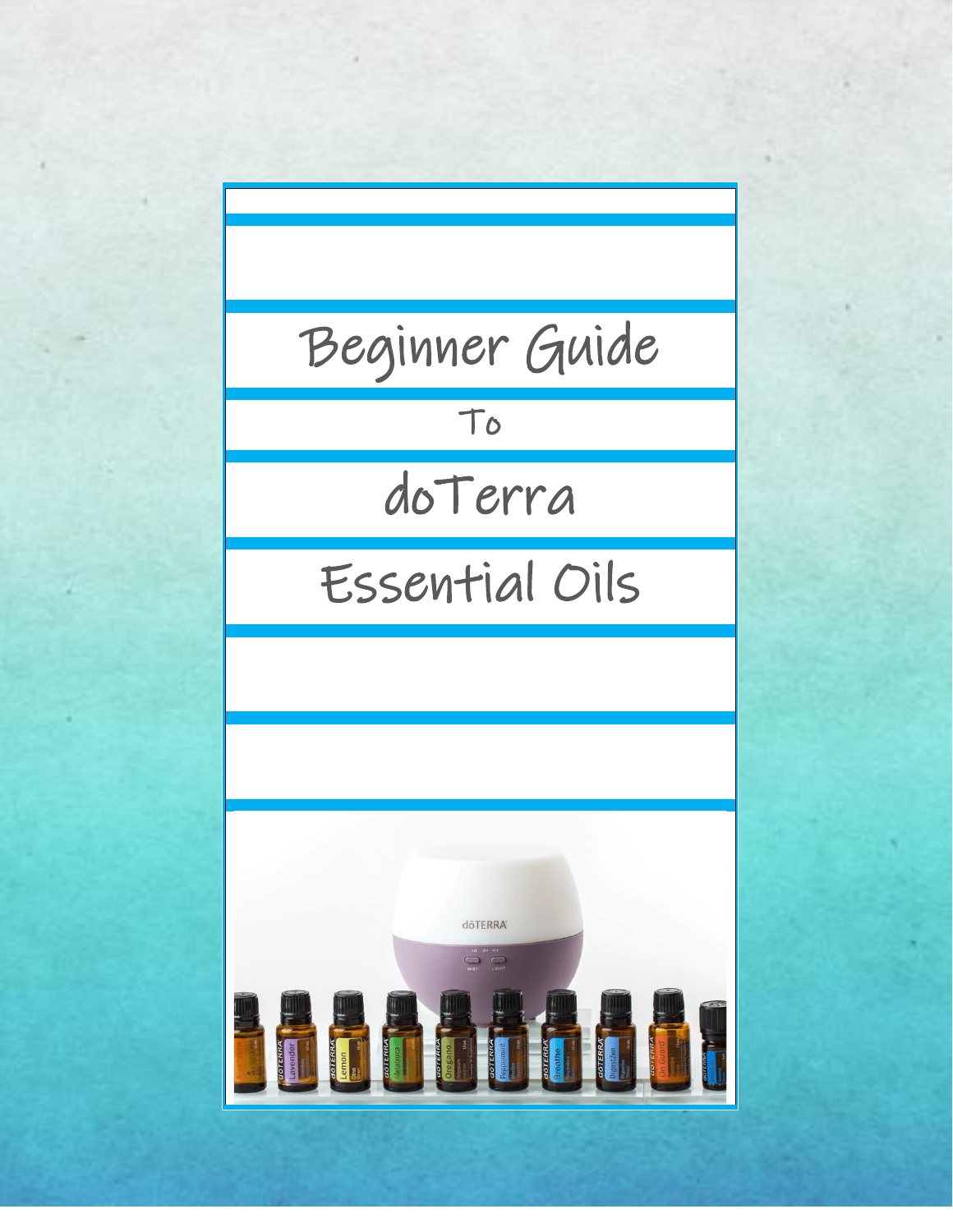### **Welcome,**

I am so excited that you have your doTerra essential oils! I have put together this eBook for you to see how easy it is to turn to essentials oils to support your more natural lifestyle. This eBook will go through some of the basics on essentials oils and how to start incorporating oils into your daily life.

I also will talk about the top ten oils that everyone should include in their home to create a natural medicine cabinet in the next ebook. These oils include, Frankincense, Lavender, Lemon, Melaleuca, Oregano, Peppermint, Breathe, Digestzen, OnGuard, & Deep Blue.

**Lexi**

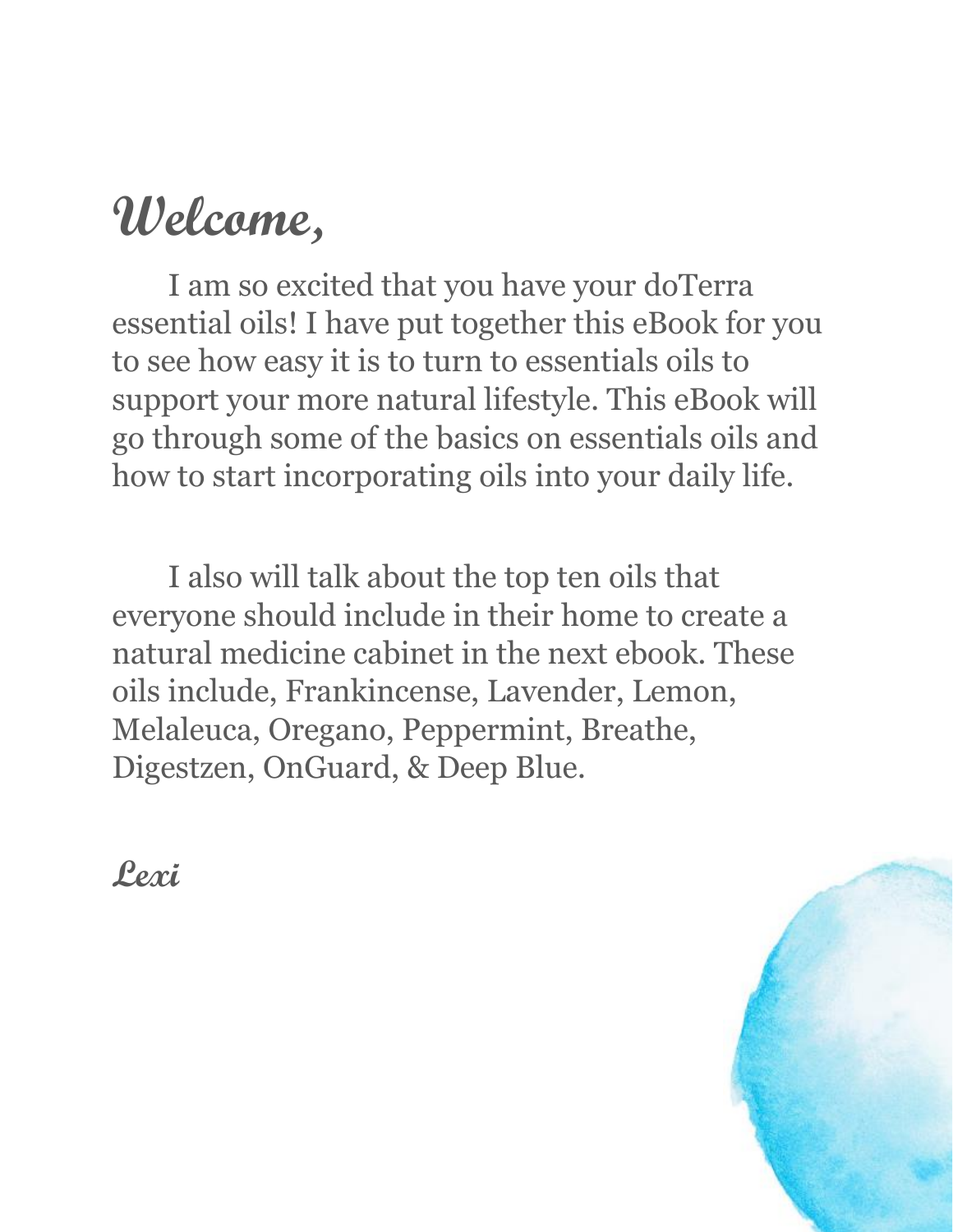**Table of Contents**

#### **Now what?**

| How to use: |  |
|-------------|--|
|             |  |
|             |  |
|             |  |
|             |  |
|             |  |
|             |  |
|             |  |
|             |  |
|             |  |
|             |  |
|             |  |
|             |  |

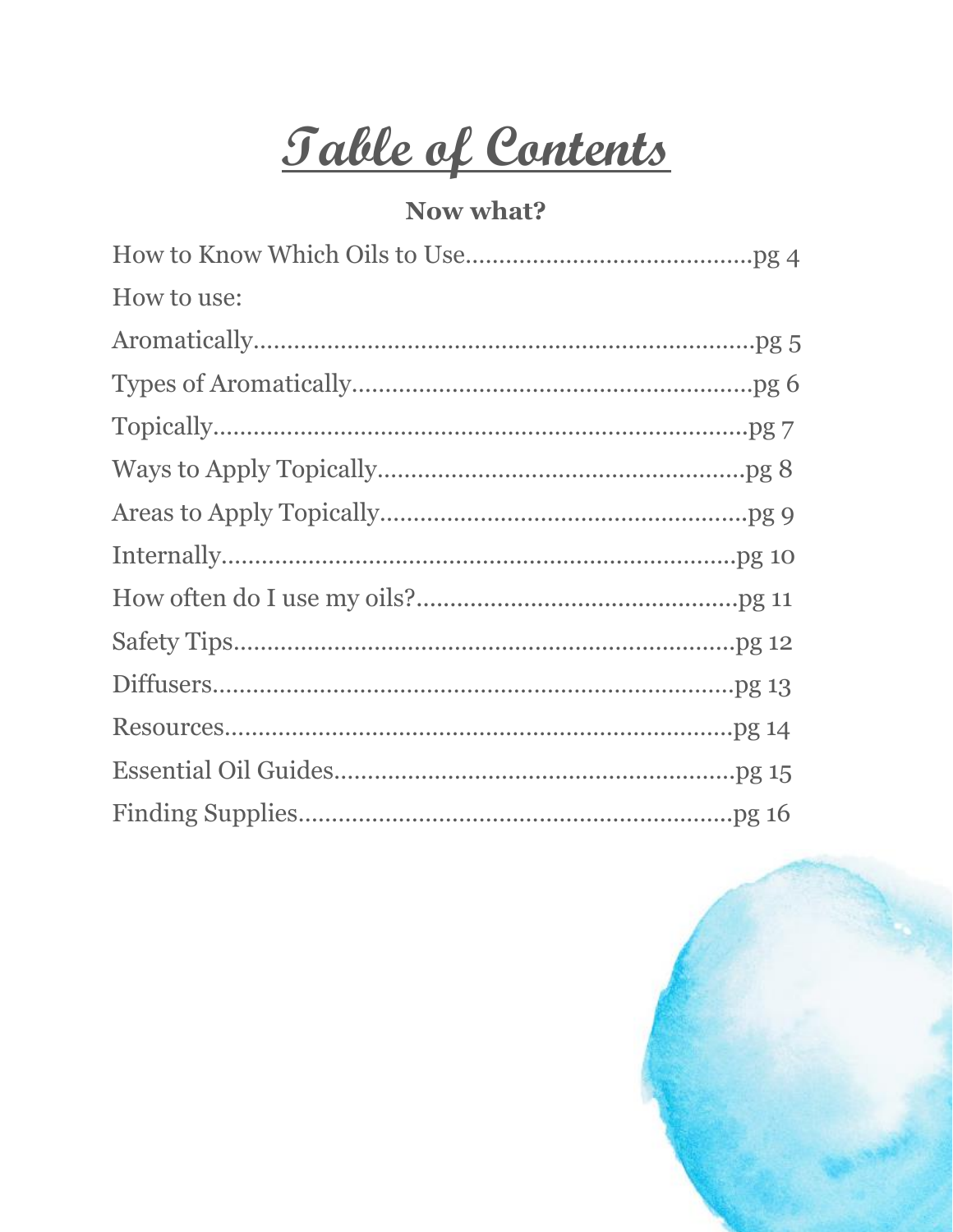### **How to Know Which Oils to Use**

The more oils you have on hand, the more choices you can make and options you can create. Deciding which oil to use for certain circumstances can be overwhelming, especially with so many options. Good news! You can't go wrong! Here are a few Selection Tools:

- 1. **On-Hand:** Your go-to-choices are what you have on hand. Get the best use of the oils you have by looking them up and finding what they do best.
- 2. **Intuition:** Pay attention to your body & what you're attracted to. If you find that oil was helpful to you, use it again.
- 3. **Body System:** You can find oils that work for certain body systems. Just simply search body systems and oils associated with that system
- 4. **Online:** There are many resources that can help you identify which oil to use for your circumstance
- 5. **Smell:** Like intuition, smelling can help you determine what you love or are drawn to. It is called aromatherapy for this reason!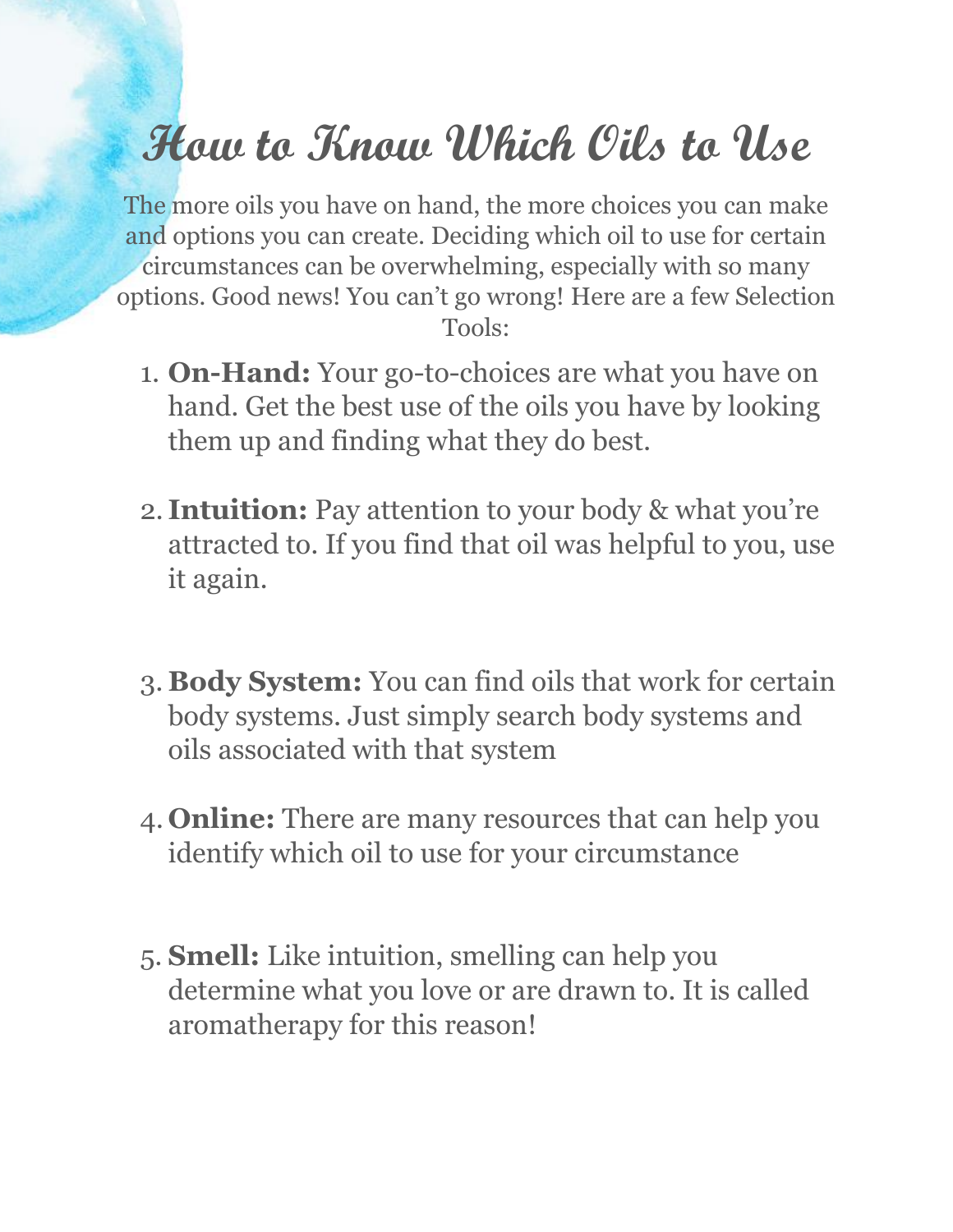

Essential oils are volatile, meaning they evaporate quickly & are rapidly absorbed in the body.



The process of conveying aromas to the brain is called olfaction or smelling. Molecules attach to an epithelium patch. There the molecules attach to receptors on cilia hairs, which is converted to nerves on the other side of the mucous patch.

The nerves then send the information to the limbic system. The limbic system is associated with the amygdala which is responsible for emotions. Therefore, essential oils have the power to change emotion.

Inhalation of essential oils is received through the alveoli of the lungs, and from there, into the blood stream.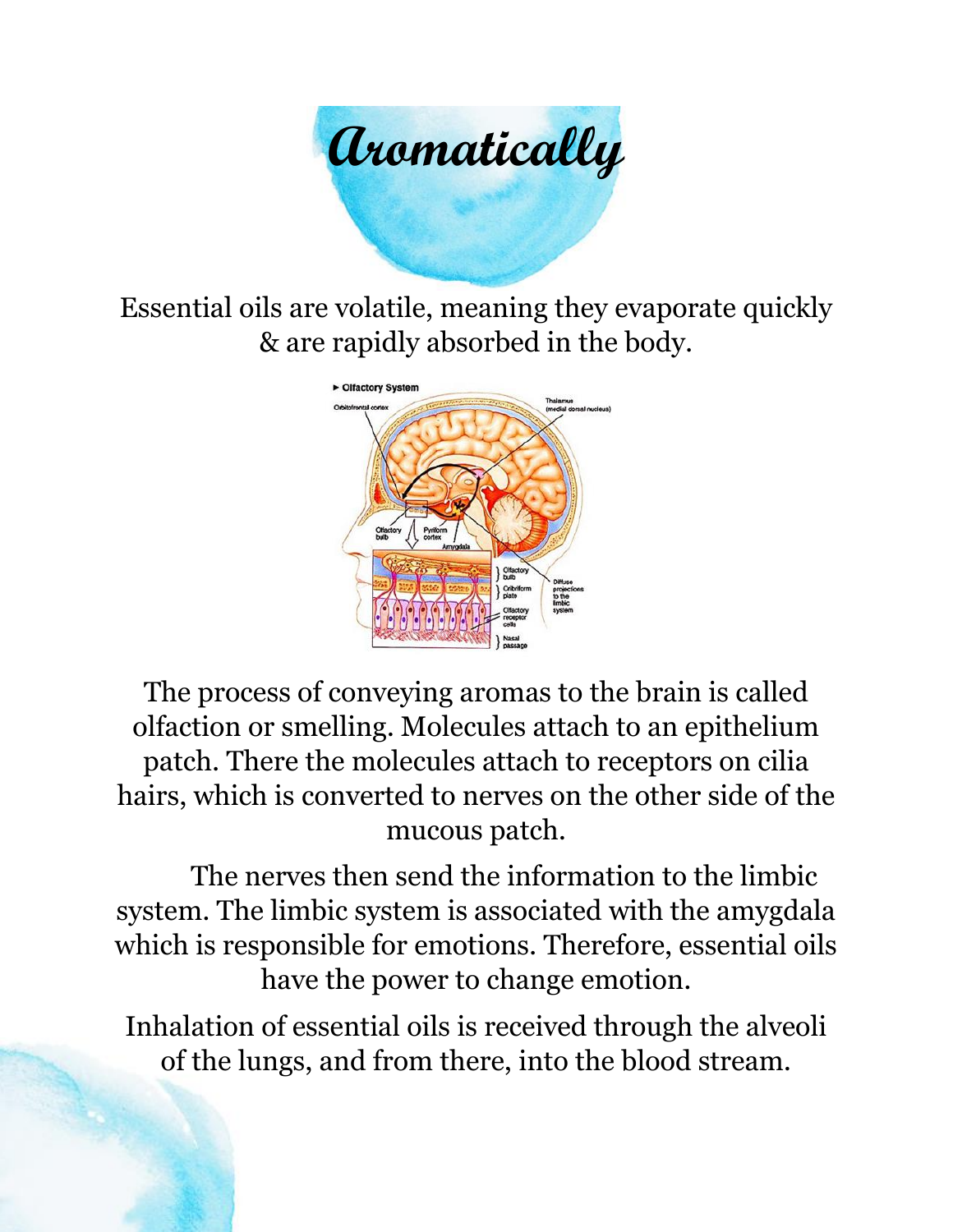# **Types of Aromatically**



- 1. **Direct Inhalation:** open a bottle & simply breathe in the aroma
	- To enhance this method, drop the oil into your palms, rub together, & then cup around the nose & mouth (does not have to be in contact with face & hands) & then breathe
- 2.**Diffusing:** beneficial for affecting mood, killing airborne pathogens, & changing the aroma of a space

-add 3-7 drops of any essential oil you would like & fill the diffuser with water



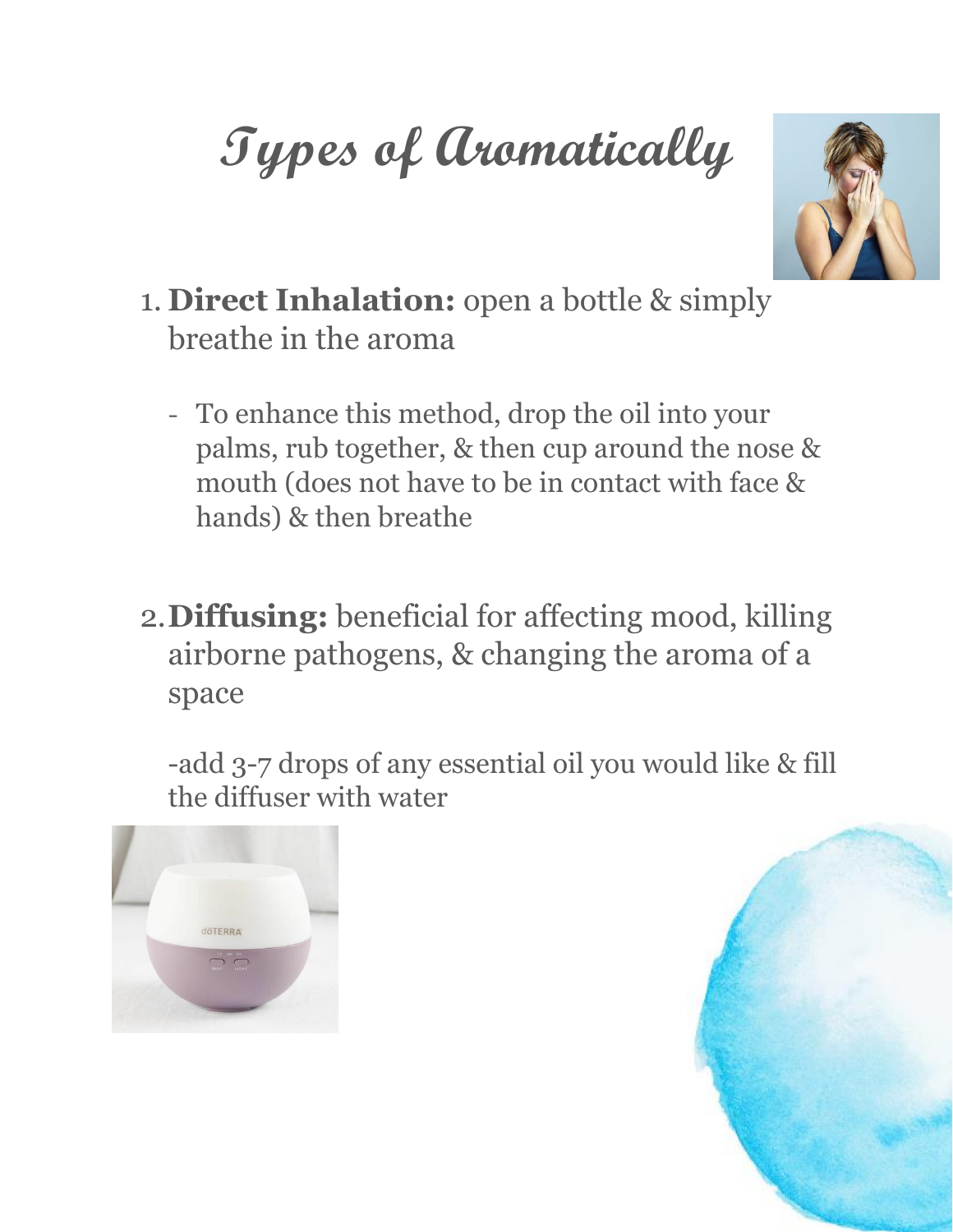



Essential oils are fat-soluble. Because of their chemical compounds, they are readily absorbed & enter the bloodstream, when they are applied directly.

**Carrier Oil**: a different kind of oil used for dilution & prevention of evaporation such as fractionated coconut oil, grapeseed oil, almond oil, & olive oil

Fractionated meaning it stays in liquid form

Carrier Oils also protect the skin from irritation. Children, elderly, & those with sensitive skin are advised to use a carrier oil.

**NEAT:** means applying the essential oil with no carrier oil If after applying an essential oil neat, it begins to burn or skin irritation occurs, just add a carrier oil. Never add water to rinse the oil off, because it will only drive the oil further into the skin causing further discomfort.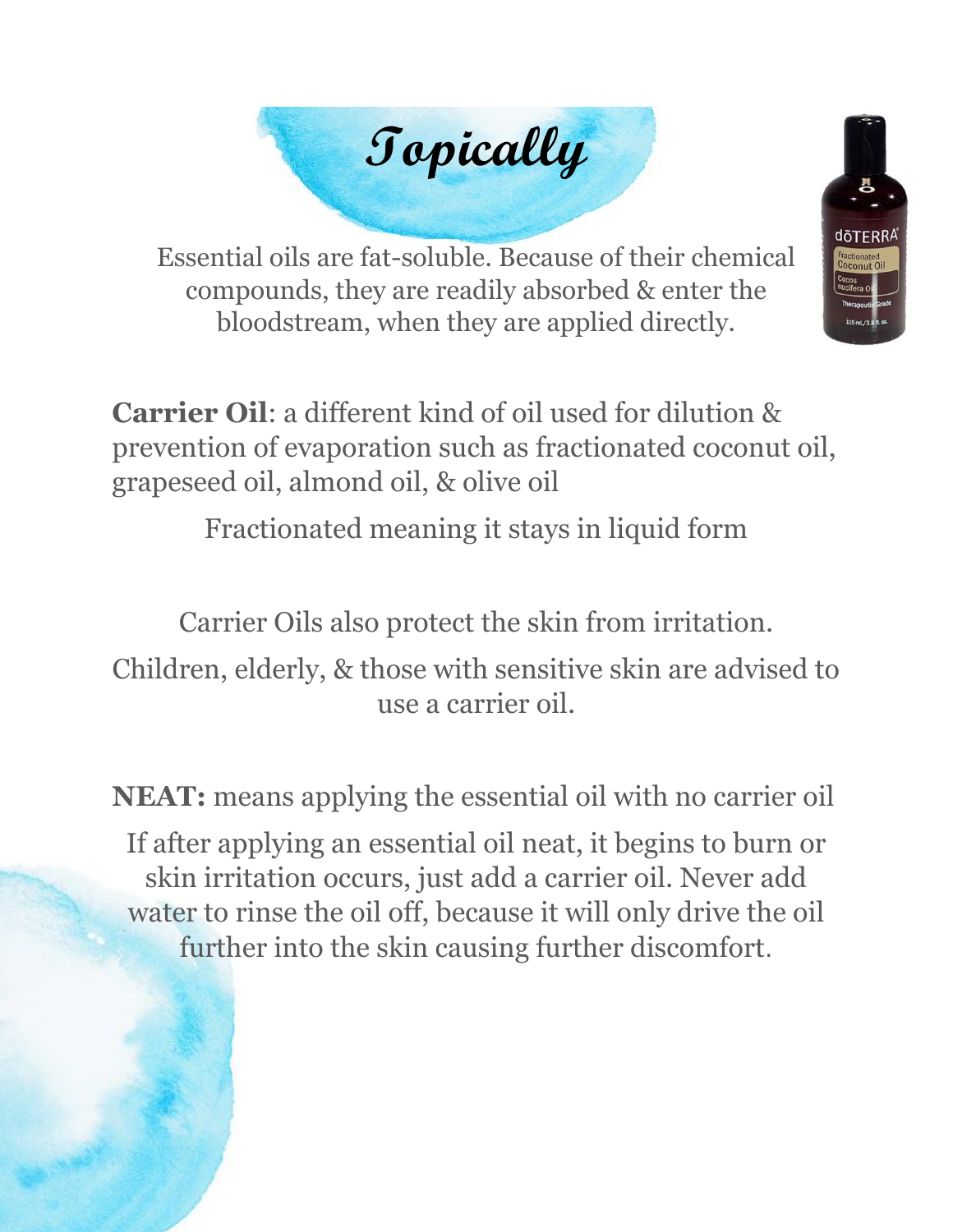# **Ways to Apply Topically**

1. Roller Bottle

-Add 20 drops essential oil and fill the rest with carrier oil

-quickly apply oils & are ready to go

- 2. Add to Baths
	- Add 3-10 drops of essential oil to bath
	- Always add an emulsifier to the water to ensure dispersion of the oil evenly in the water
	- Emulsifiers include shampoos, bath gel, milk, honey, epsom salt, or bath salts
- 3.Place in palm

--Pour carrier oil in palm and add 3-5 drops and rub over area

-Simple way to spread oils over large surfaces





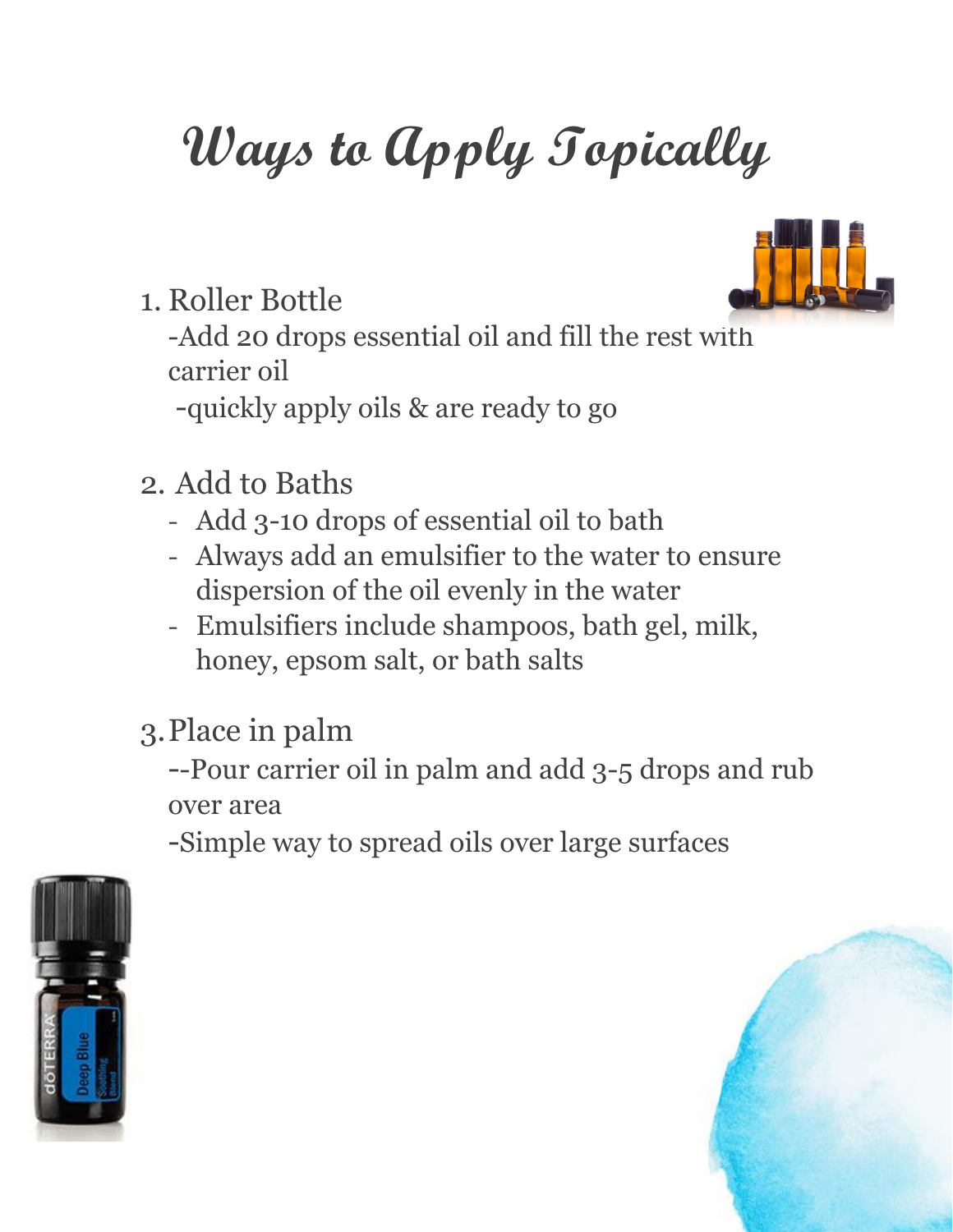## **Areas to Apply Oils**

Oils can be applied to pretty much every point on the body. Avoid dropping oils directly into ear canal & eyes. Other than that, you really cannot go wrong in applying oils. There are a few places that increase effectiveness.

- 1. Feet: largest pores in the body
	- Oils reach all cells in the body in less than 20 minutes applying this way
	- Also, great if you do not like the smell of a certain oil
- Neck: numerous lymph nodes -lymph nodes connect to endocrine system, which affect hormones, mood, & stress levels
- 3. Wrists: multiple pressure points -connect throughout the whole body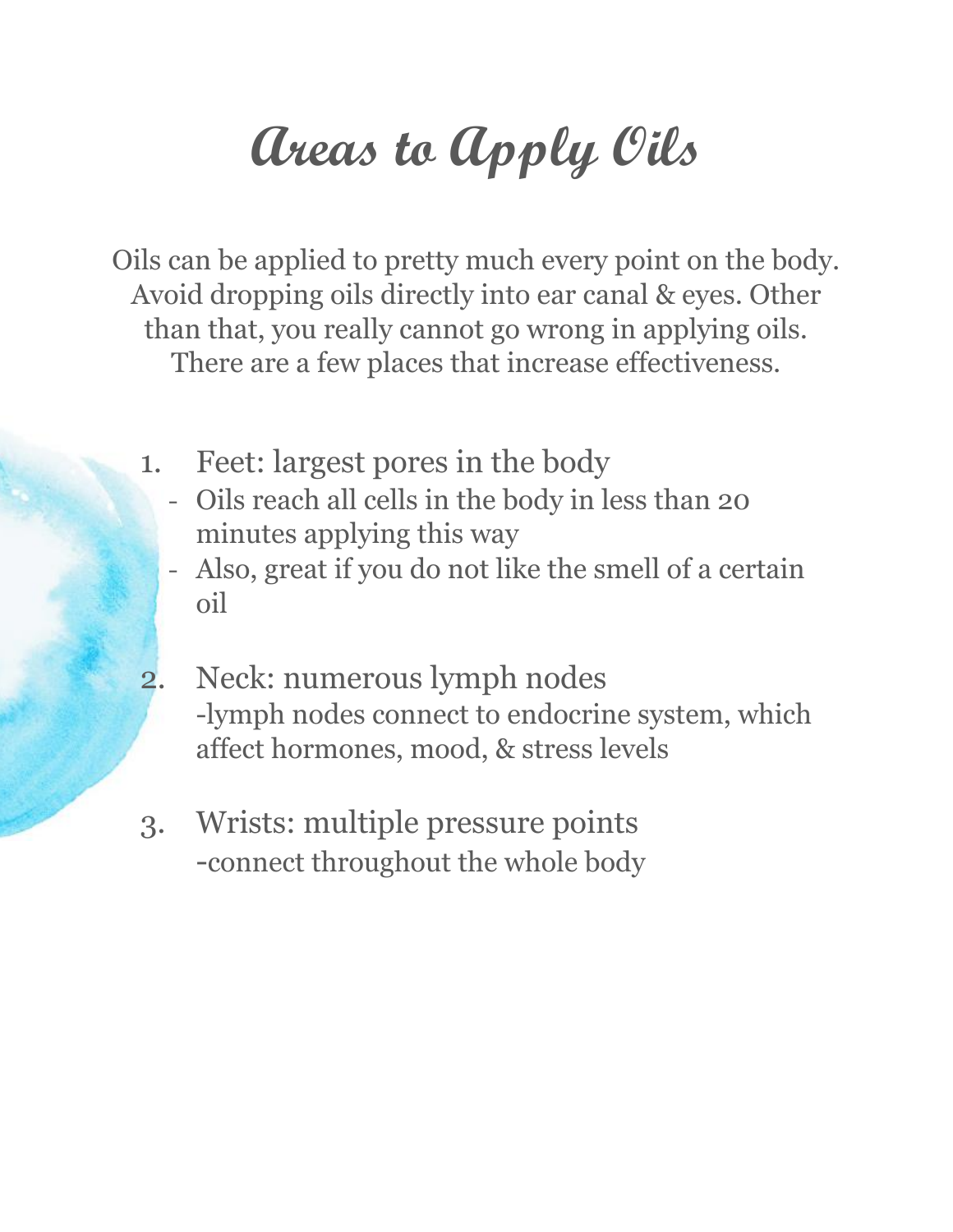**Internally**

When Essential oils are taken internally, they are readily delivered to all organs in the body, including the brain. Oils can be metabolized by the liver and other organs.



Only consume oils internally with a supplement fact label. DoTerra has made knowing which oils are safe for internal use by placing supplement facts.

#### **1. Under Tongue**

-placing one drop of oil here absorbs into the sublingual veins

#### **2.Veggie Capsules**

-add 3-5 drops into veggie capsule and swallow -convenient way of swallowing an oil without tasting it

#### **3.Food/ Water**

-Add 3-5 drops to water, with an emulsifier to prevent oil from floating on top

-Add only to stainless steal or glass containers, essential oils in low grade plastic can degrade the plastic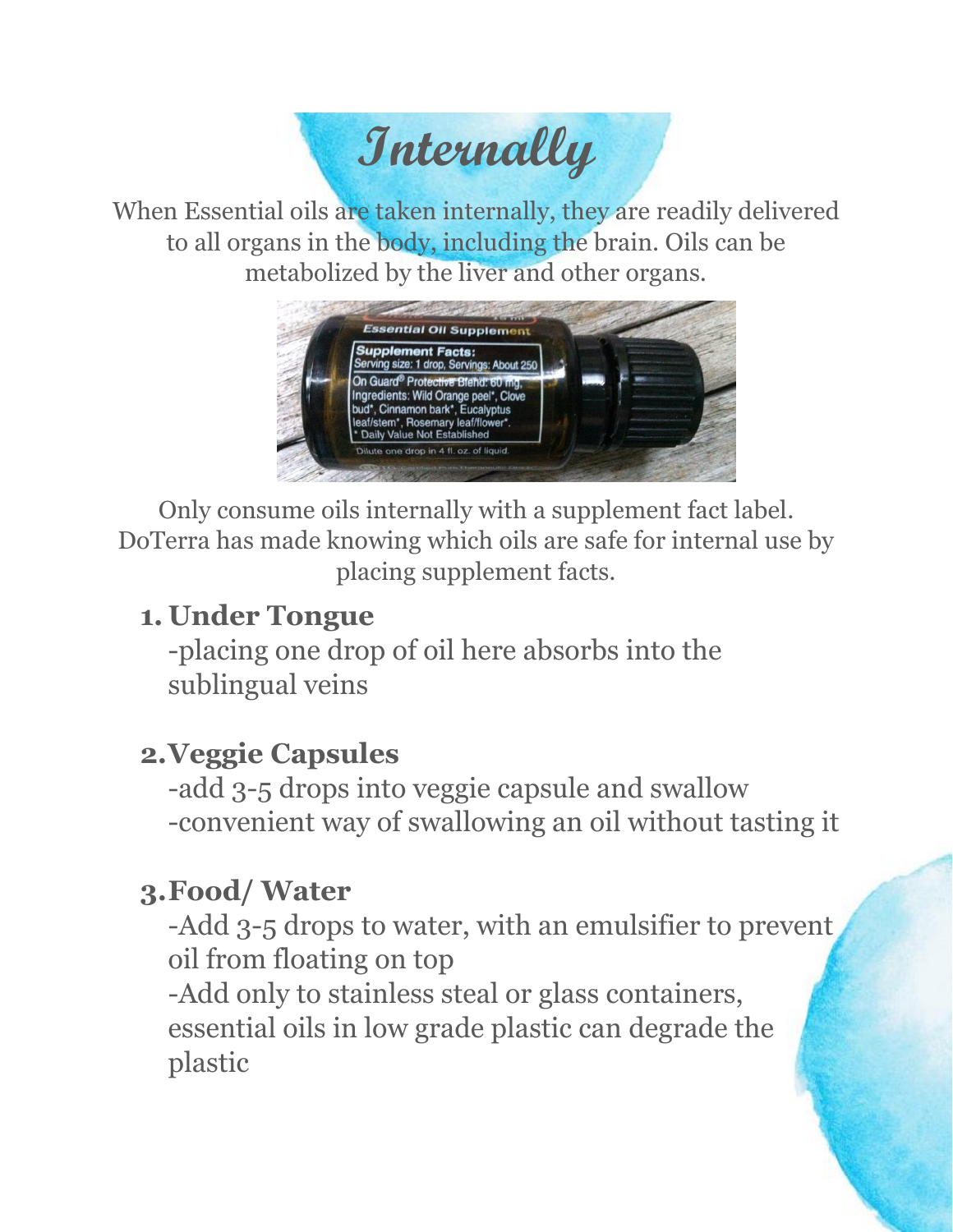## **How Often Do I use My Oils?**

It's a simple answer! As much as you want

Do what works for your body. Remember that a little goes a long way and more does not necessarily mean it works better. Oils are extremely potent.

#### **Frequency Guidelines:**

Acute conditions: use every 15 to 20 minutes until symptoms subside, then apply every 2-6 hours as needed

Chronic or ongoing conditions: repeat 1-2 times per day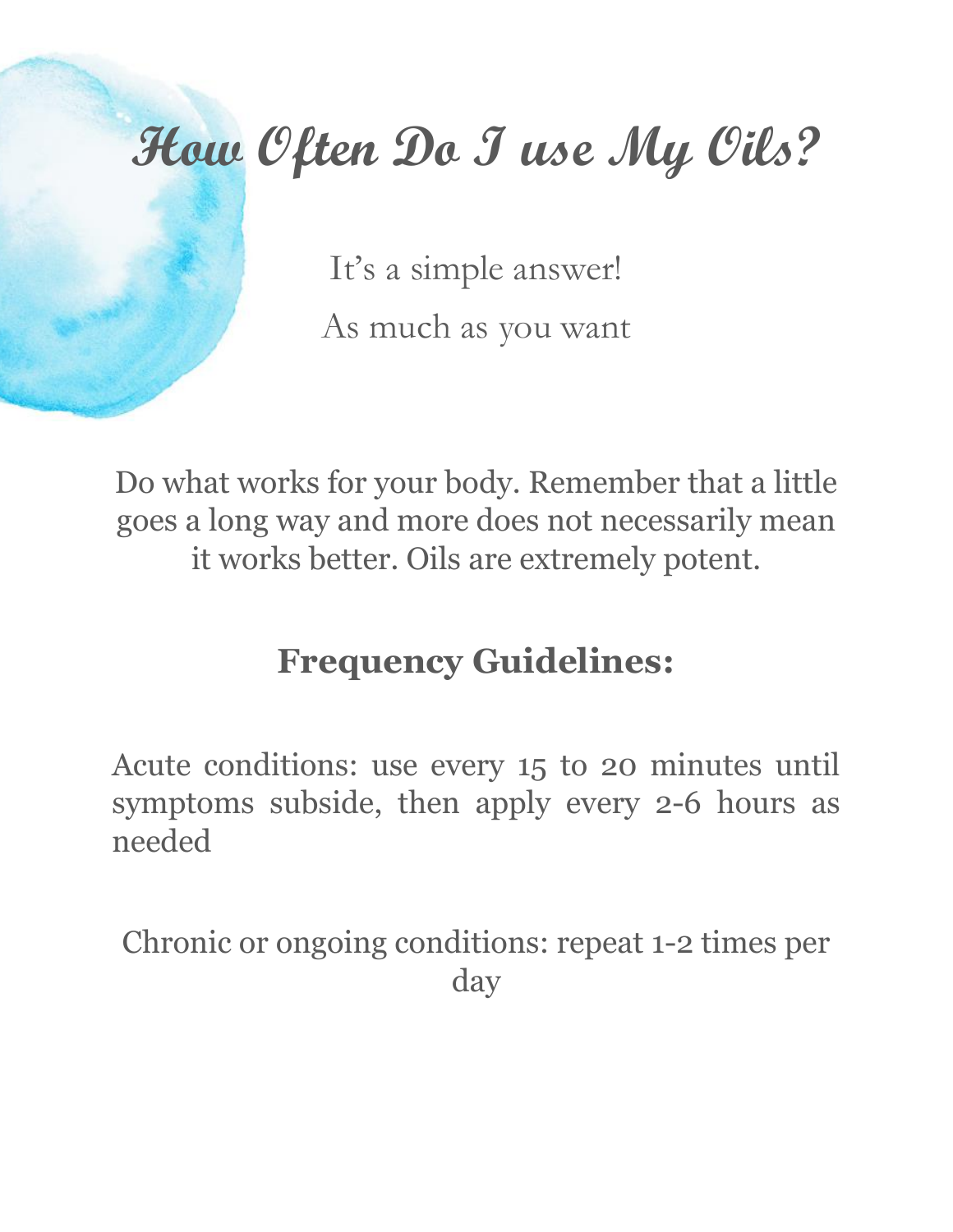**Safety Tips**

#### 1.Avoid eyes, ears, & nose

- 2. Avoid exposing area of application to sunlight for 12 hours after using citrus oils topically
	- 3. Dilute Oils for children & sensitive skin with fractionated coconut oil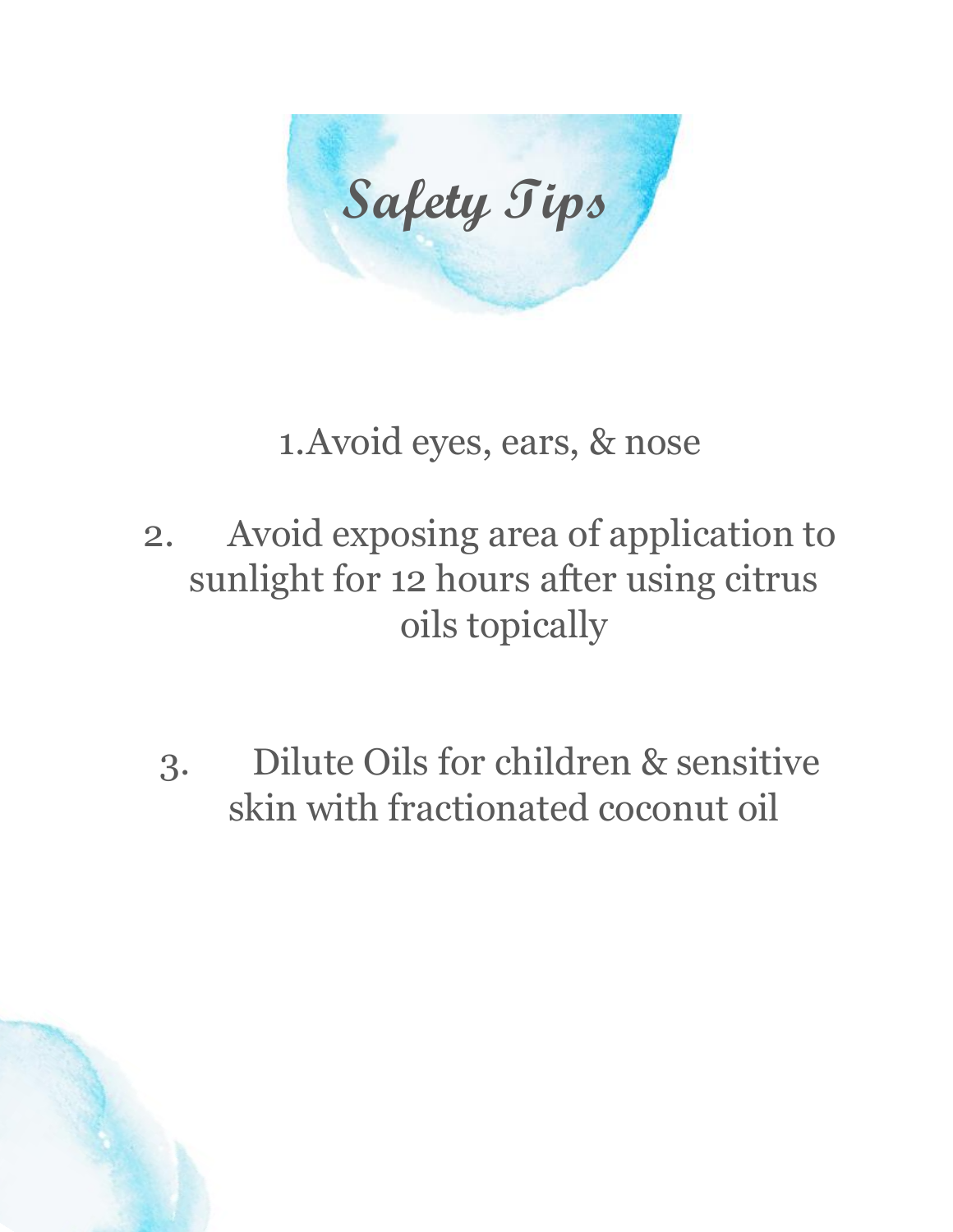## **Maintenance of Diffusers**

Overtime, essential oils can begin to collect in the diffuser. Giving it a quick clean every once in a while, is a great idea.

Here is a very simple recipe to help you with that:

#### **Recipe:**

1 30ml Mist Bottle 10 drops Lemon Essential Oil 1 Tbsp White Vinegar Top with water

**Combine into spray bottle, mist diffuser, and wipe with a soft cloth, and you are good to go!** 

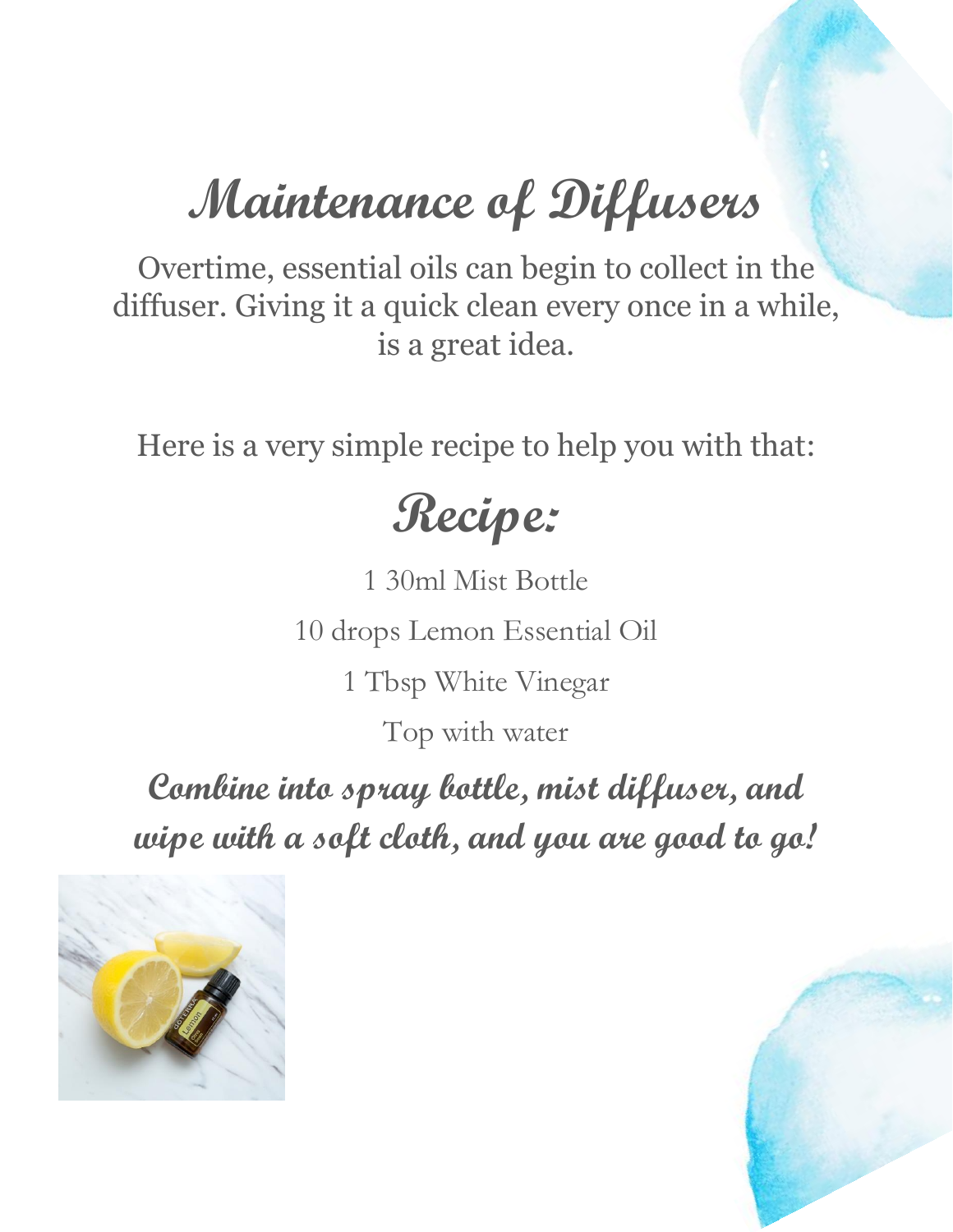## **Resources**

I want you to use your oils. And if you do not have proper tools, you simply cannot do that. That is why I have listed all the best tools for navigating the oil world.

- 1. Essential Oil Guides
	- 2. Finding Supplies

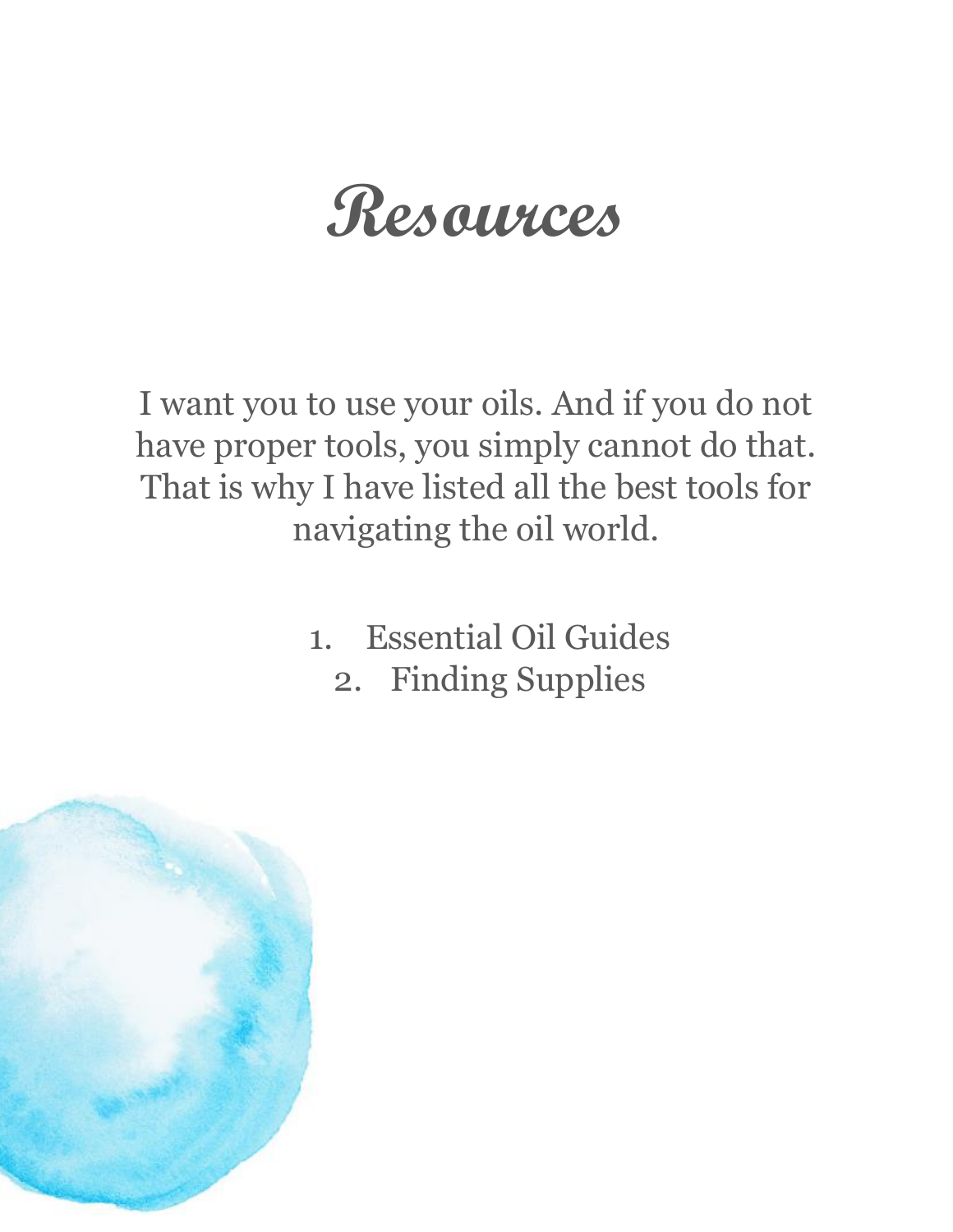### **Essential Oil Guides**

Guides offer info for:

- Look up an oil to learn how you can use it
- Look up an ailment & learn what oils to try
- How to apply or use an oil
- Oils for emotions
- Learn-in depth information, science, history, etc.

Top Guides:

1. doterra.com

2. Product Information Pages

3. Product Guides

4. The doTERRA Essentials 5. doTERRA Daily Drop App

6. Modern Essentials Book 7. The Essential Life Book

8.Emotions and Essential Oils 9. Essential Emotions Reference App



Our personal favorite is The Essential Life Book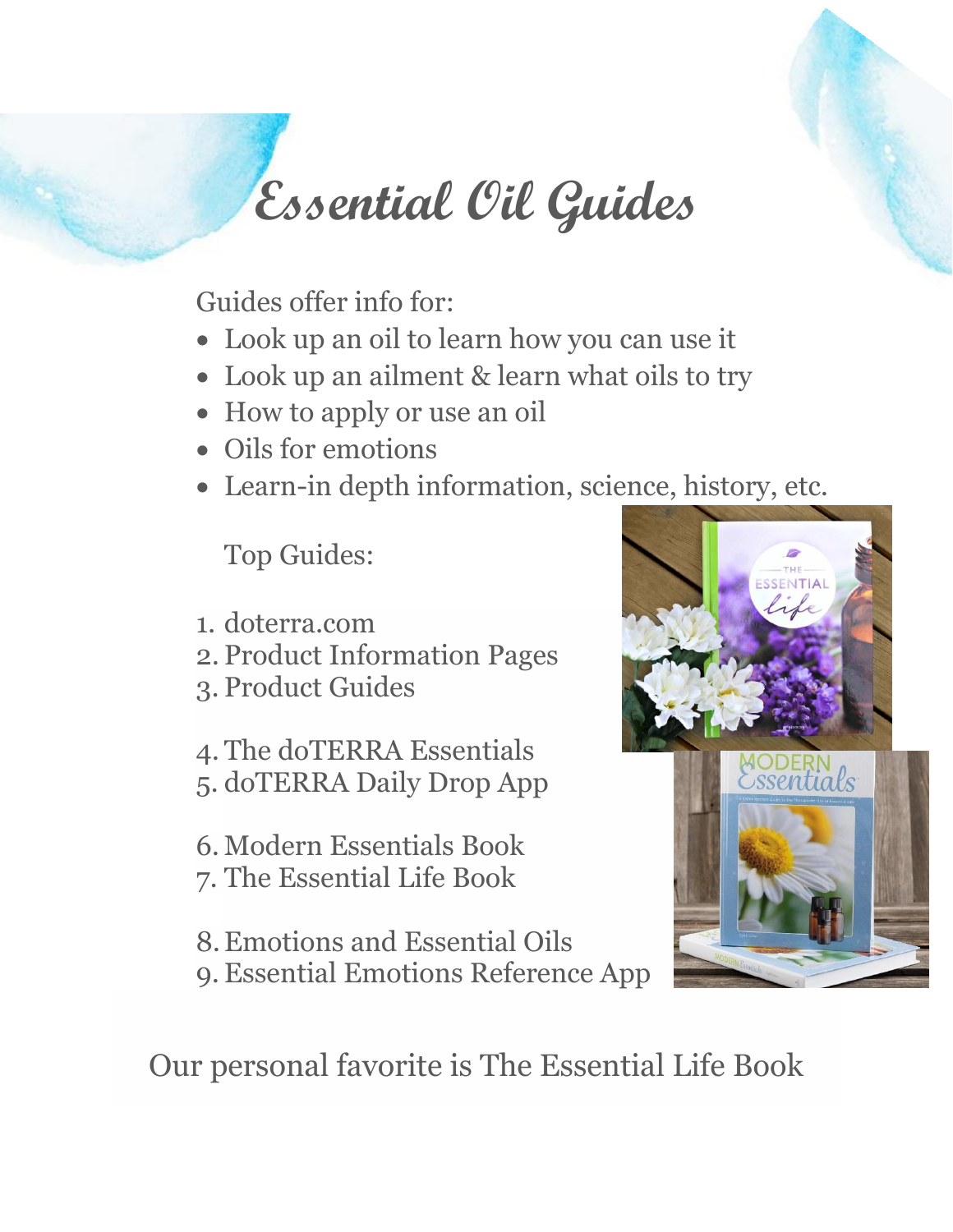## **Finding Supplies**

- 1. Roller Bottles 7. Cases 2. Drams 8. Pamphlets 4.Spray Bottles 10. Key chains 5.Books 11. Apparel 6.Veggie Capsules 12. Accessories
- 3.Stickers/ Labels 9. Essential Oil Bags

These items can be found on the multiple websites:



[www.doterra.com](http://www.doterra.com/) [www.oillife.com](http://www.oillife.com/)

[www.amazon.com](http://www.amazon.com/)

www.aromatools.com



We did find that roller bottles, veggie capsules, drams, stickers/labels, & spray bottles worked the best from doTERRA. We recommend buying these from doTERRA, but the choice is yours!